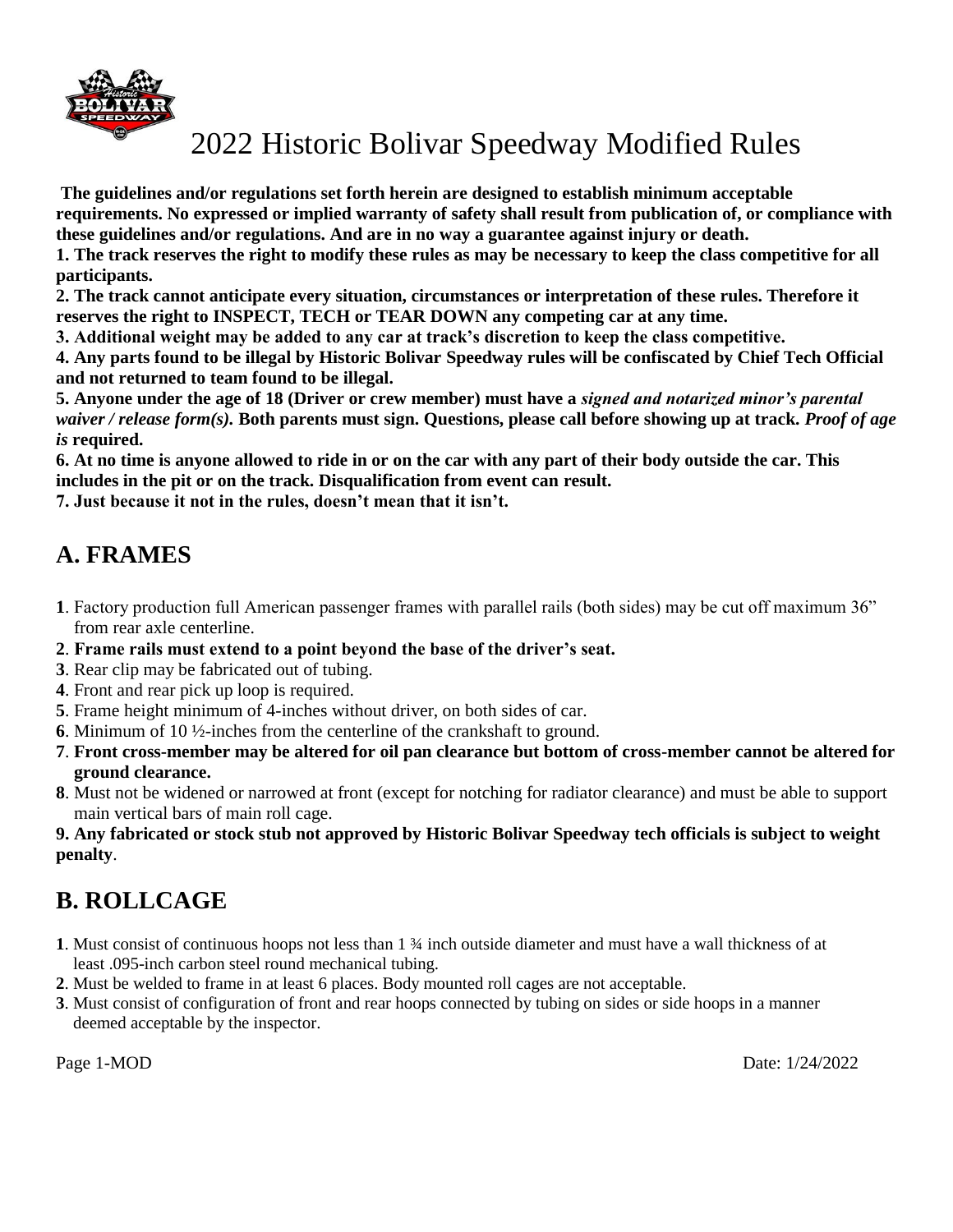

- **4**. Driver's head must not protrude above cage with helmet on, while strapped in driver's seat. A minimum of 3 inches of clearance to nearest tubing.
- **5**. Roll cage must have 3/16-inch inspection hole in non-critical area.
- **6**. Minimum requirements for all roll cages are as follows:
	- **A**) 4 upright bars and 3 overhead bars
	- **B**) Must have at least 4 curved horizontal bars at driver's door welded to front and rear cage members and must have a .125 minimum thickness steel door plate from front to rear welded to outside of driver's door bars. And 3 in passenger door connected by vertical tubing.
	- **C**) 1 horizontal bar in dash area connecting front uprights.
	- **D**) Roof support bar (see diagram #2).
	- **E**) Rear hoop brace (see diagram #3).
	- **F**) Tubing to protect driver's feet (see diagram #4).
- **G**) Vent window brace on driver side (see diagram # 4).
- **H**) Complete engine compartment and truck compartment braces are required.
- **7**. Bends must not have any kinks.

**8**. See diagrams # 2, # 3, # 4, #5 and # 6.

### **C. BODY**

- **1**. IMCA type modified body.
- **2**. Bodies must be symmetrical in size from side to side and from front to rear.
- **3**. Original roofline of body must be maintained with a maximum 2-inch drop rear to front.
- **4**. No half roofs are permitted.
- **5**. Top to be rounded in all directions (No Flat Tops).
- **6**. Roof width: 42-inches minimum; 50-inches maximum.
- **7**. Roof length: 41-inches minimum; 56-inches maximum.
- **8**. Bodies should extend no further forward than the back of the block. Front wheels must not be covered. Engine compartment must have completely open sides.
- **9**. Must have full floorboards and completely enclosed interior and sealed metal firewalls, both front and rear.
- **10**. Rear bumper to deck lid enclosure is optional. If enclosed, it should be a solid panel at least 8-inches high and include car number (on passenger side).
- **11**. If no rear panel, use 6-inch by 6-inch number plate on rear (on passenger side).
- **12**. Driver and passenger side window must have at least a 12-inch vertical opening. Driver must have easy access into and out of both sides of the car.
- **13**. Driver's window must have an approved window net with quick release. When in place window net must be tight and fit opening.
- **14**. A 5-inch spoiler is allowed made of clear lexan only, **No holes in spoiler.**
- **15**. No wings or any other type of air / ground effects are allowed anywhere inside or outside the car.
- **16**. No protruding objects allowed.
- **17**. Full Lexan windshield or 3 safety bars must be installed in front of driver, and may have screen attached. Lexan / glass are not permitted in door windows.
- **18**. Rear deck width, measured from outside to outside of quarter panels at widest point, is 53- inches minimum and 66 inches maximum.
- **19**. Quarter panel length, measured from centerline of rear axle to rear bumper, is 34-inches minimum and 49- inches maximum.
- **20**. Rear deck height is 28-inches minimum and 37-inches maximum.
- **21**. Must be kept in good condition all season long.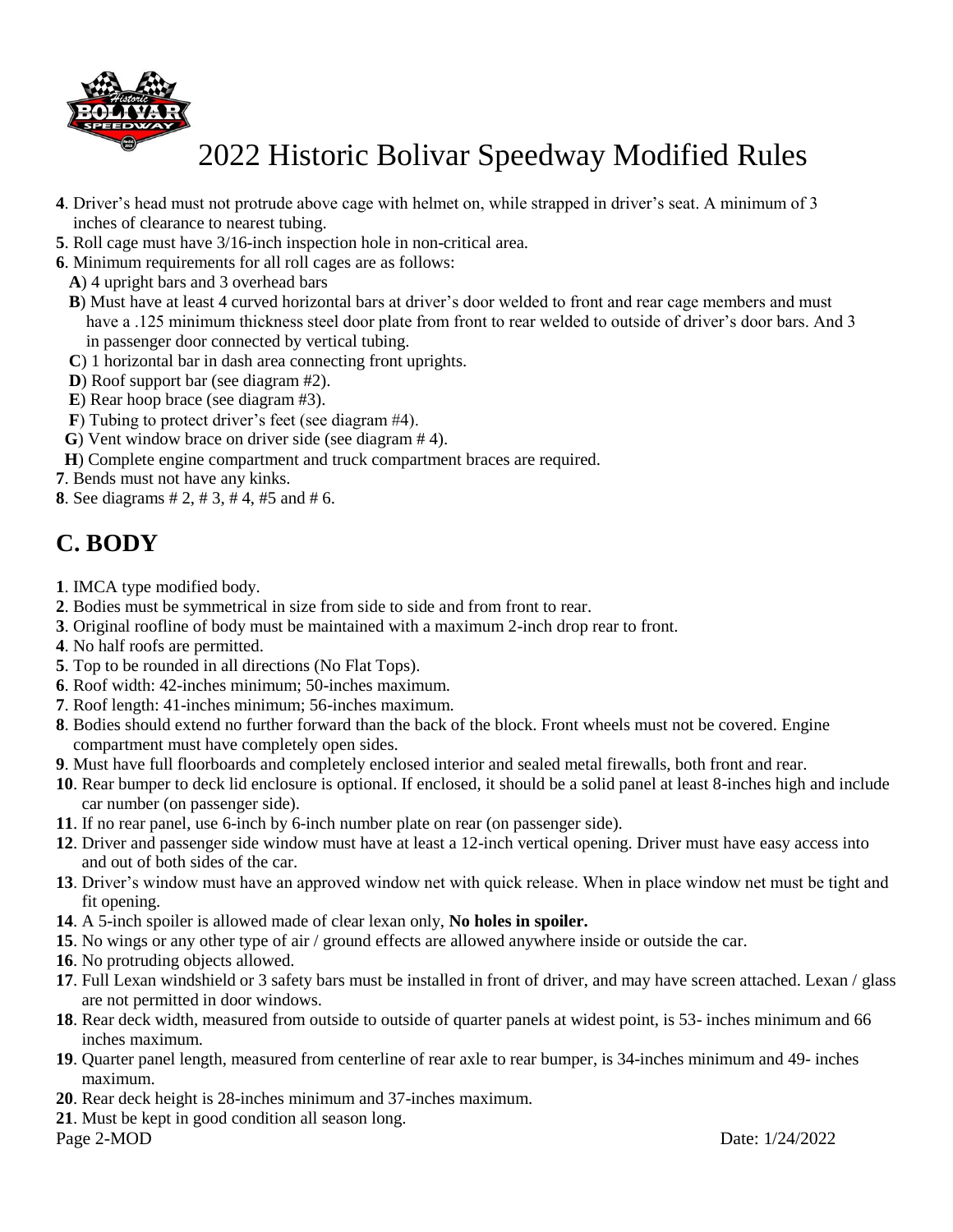

### **D. BUMPERS**

- **1**. Bumpers must be used both front and rear.
- **2**. Two bar front bumpers must be mounted frame end to frame end with bottom loop parallel to ground.
- **3**. Front bumper must be 10-inches high from bottom bar to top of top bar.
- **4**. Front bumper material must be 1 ¼-inch minimum and 2-inch maximum outside diameter steel pipe.
- **5**. Rear bumpers may be constructed of aluminum I-Beam, steel pipe or steel square tubing, must rounded or tapered ends with no sharp edges.
- **6**. Rear bumpers and nerf bars must not extend beyond width of rear tires.
- **7**. Must have tow hook or cable, front and rear, capable of supporting car.

### **E. WHEELBASE**

**1**. 108 inches minimum and 112-inches maximum on both sides.

**2.** Tread width, measured from outside of tire sidewall to outside of tire sidewall, is 80 ½-inches maximum at spindle height.

## **F. WEIGHT**

- **A) GM # 602-19258602 6400 RPM Chip / Min. Weight 2450 lbs with 59% Left Side**
- **B) GM # 604-88958604 6400 RPM Chip / Min. Weight 2475 lbs with 58% Left Side**
- **C) Ford # M-6007-D347SR 6300 RPM Chip / Min. Weight 2475 lbs with 58% Left Side**
- **D) McGunegill #MEP425LM 6300 RPM Chip / Min. Weight 2500 lbs with 58% Left Side**
- **E) McGunegill # MEP604 6400 RPM Chip / Min. Weight 2500 lbs with 58% Left Side**

#### **F) IRON HEAD ENGINES 7400 RPM Chip / Min. Weight 2500 lbs with 58% Left Side**

- **1**. Maximum left side weight is figured with driver sitting in normal driving position in seat.
- **2**. All ballast must be in block form of 5 pound minimum, painted white, must have car number painted on it, and be securely fastened. Cannot be located in driver's compartment.
- **3**. No ballast weight is permitted to be welded or attached to leg or doorplates.
- **4**. Lead shot, liquid or ballast adjustment devices are not permitted.
- **5**. Tungsten, bb, or liquid weight is not permitted at any time for ballast weight.
- **6. Weight penalties may be added to any car not meeting rule requirements. Weight Penalties that apply**
- **A) 25 lbs for Quick Change**
- **B) 25 lbs for Shocks not meeting pricing rule**
- **C) 25 lbs for Frame rails not meeting specs**
- **D) 25 lbs for Front stub not meeting specs**
- **E) 25 lbs for Spindle not meeting specs**

### **G. NUMBERS**

- **1**. Numbers are required to be registered with track. All cars must have large legible numbers on both doors and on top (reading from passenger side) numbers should have 1-inch outline in contrasting color from body.
- **2**. Numbers must be at least 4-inches thick and 18-inches high on doors and 24-inches high on roof.
- **3**. Number is to be placed on front (driver's side) and rear (passenger side) of car that are at least 1-inch thick and 6 inches in height.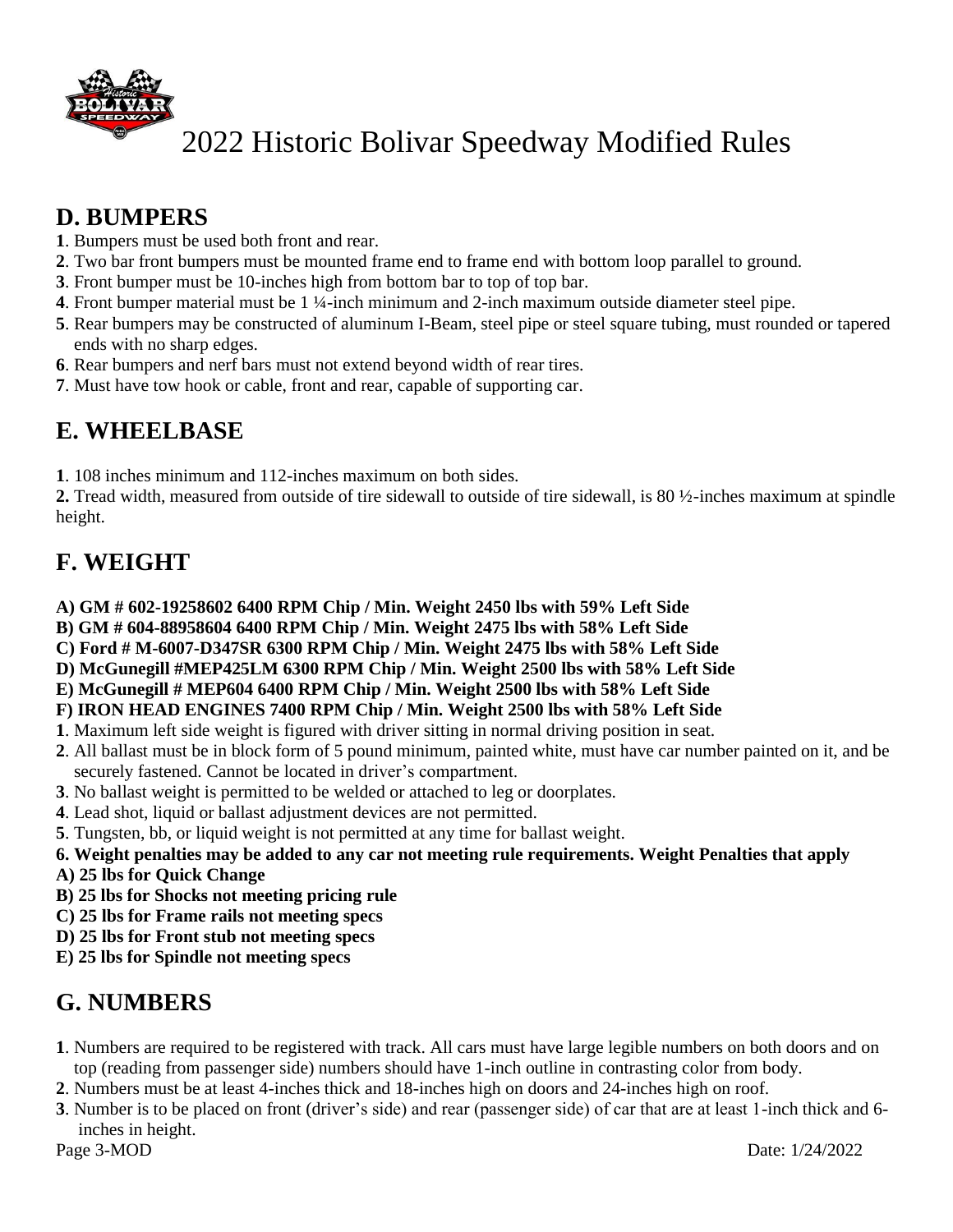

## **H. WHEELS**

- **1**. Only steel wheels with a maximum width of 8 inches permitted. Minimum weight is 19-pounds. No aluminum wheels.
- **2**. Wide 5 wheels are not permitted.

## **I. TIRES**

**1**. 2022 TIRES – 8" American racer AR 870.

**5**. Alteration of a tire(s) is not permitted and defined as changing the physical and/or chemical composition of the tire by cutting; grinding; buffing; warming; cooling or the use of chemicals whereby the tread area or the interior surfaces of the tire is changed from the manufacturer's specifications; alteration or defacing of tire identification numbers; labels; code numbers or serial numbers. Any violation of this nature causes the tire(s) to be deemed ineligible for competition.

## **J. BRAKES**

- **1**. Must have operating brakes on all 4 wheels at all times.
- **2**. Only 1 brake line per caliper. No brake re-circulators permitted.
- **3**. Only steel or cast iron brake rotors permitted.
- **4**. Carbon fiber brakes are not permitted.
- **5**. Rotors may be re-drilled for different bolt pattern or larger studs but must not be drilled to lighten.
- **6**. Disc or drum brakes may be used front and rear.
- **7**. Brake floaters are allowed on rear brakes.
- **8**. Aluminum calipers are allowed, but car must add weight penalty of 15 pounds.

## **K. SEAT, SEATBLETS & SAFETY ITEMS**

**1**. Full containment, high backed steel or aluminum racing seat is mandatory.

**2**. Seats must be attached with a minimum of 6, 5/16-inch or larger bolts (minimum of grade 8) with fender washers; 4 on bottom and 2 in back.

**3**. All cars must be equipped with an approved quick release type 5 point safety harness, securely fastened to frame and roll cage.

**4**. Seat belt and shoulder harness material should be at least 3-inches wide and **CANNOT be older than 5 years**. Minimum requirements consist of lap belt, shoulder harness and crotch strap. And should be routinely checked and maintained through-out the season. No sewing or altering allowed on seatbelt material. Seat belts must be attached to main structure with a minimum of 7/16-inch grade 8 bolts with double or self-locking nuts. See diagrams  $# 7, # 8$  and  $# 9$ . **5**. Seat and steering wheel may be located to suit driver, but must be kept on the left side.

- **6**. Master "ON/OFF" switch on battery cable must be located just inside driver side window, between ledge and roof, just behind driver for easy access. Switch is to clearly marked OFF and ON. See specifications (page # 10).
- **7**. Must be equipped with a fully charged fire extinguisher with working gauge and must be mounted in a quick release holder to be accessible by the driver. Onboard fire-out system is recommended. A minimum of a 5-pound fire extinguisher is required.
- **8**. 2 way radios are allowed.
- **9**. **Scanner tuned to track frequency is required. Driver or spotter must be able to monitor track frequency**.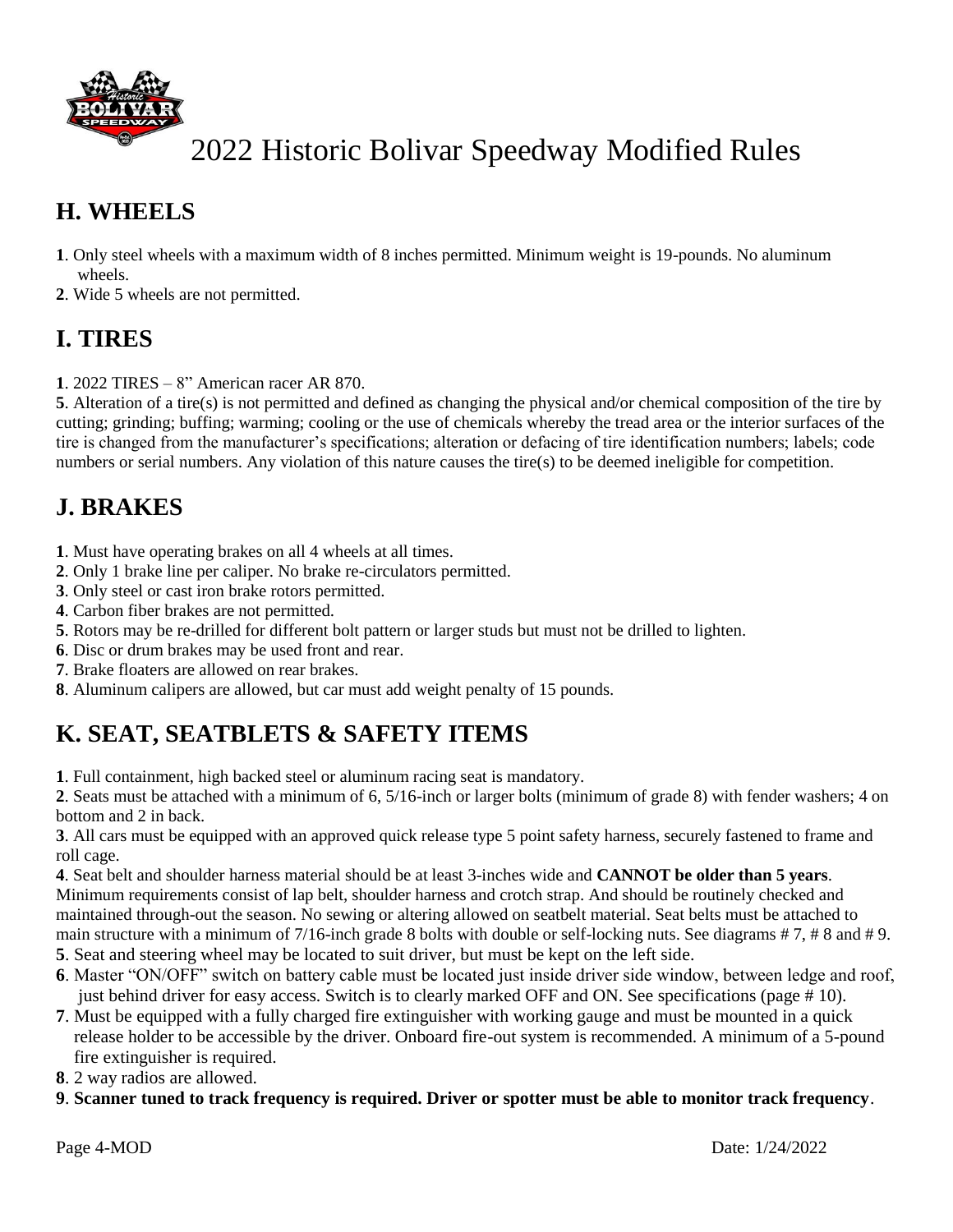

## **L. FUEL SYSTEM / FUEL CELL**

- . Gasoline only. Must meet track specifications.
- . No fuel additives of any type permitted.
- . No pressurized fuel systems.
- . Fuel cells are *mandatory.* Fuel cells with a bladder highly recommended and must be encased in an approved metal container of no less than 20 gauge steel or 1/8 inch aluminum. Cell must have an additional 1/16 inch steel or aluminum protection plate between fuel cell and rear end housing that is attached to square tubing, straps or frame of car. See diagram # 1.
- . Fuel cells must be mounted between frame rails as far forward as possible and using minimum of 2, 2-inch by 1/8 inch metal straps.
- . Fuel cell must not extend below the rear end housing. Must be equipped with a drag loop extending below bottom of the cell.
- . **Maximum of 22 gallon capacity. Example: 26" L x 15.5" H x18.5" W**
- . Only OEM type mechanical fuel pumps mounted in stock location permitted. No electric fuel pumps.
- . Fuel lines must be armored hose, or installed in metal conduit or steel fuel lines and must not be routed through driver compartment.
- . Fuel cell height is measured from ground to lowest point of bottom of fuel cell. 8 inches minimum permitted.
- . Must have check valve on vent tube in cap.
- . Fuel cell must provide ample fuel to run 55 lap features.
- . **All cars must have an OBERG Vacuum Style (preferred) or ball valve type fuel shut off placed at the point the fuel exits the cell. This is to stop the flow of fuel to a damaged line or pump.**

### **ENGINE OPTION # 1 – CAST IRON HEAD ENGINES 11.0:1 COMPRESSION**

#### **1. 7400 RPM Chip with minimum weight 2500-pounds with 2 barrel with 58% left side weight.**

- . Must use OEM cast iron, American make V-8 engines only.
- . External engine castings and thread holes cannot be altered.
- . No aluminum, titanium or carbon fiber components allowed.
- . No ANTI-FREEZE ALLOWED. WATER ONLY, NO ADDITIVES!! Violators will be subject to penalties.
- . Rear of engine (bell housing flange) must be 72-inches minimum from centerline of rear axle.
- . Center of the crankshaft must be within 1½-inches of center of upper ball joints.
- . Centerline of crankshaft must be located at least 10 ½-inches above ground plane.
- . Maximum compression is 11.0 to 1. NO TOLERANCE.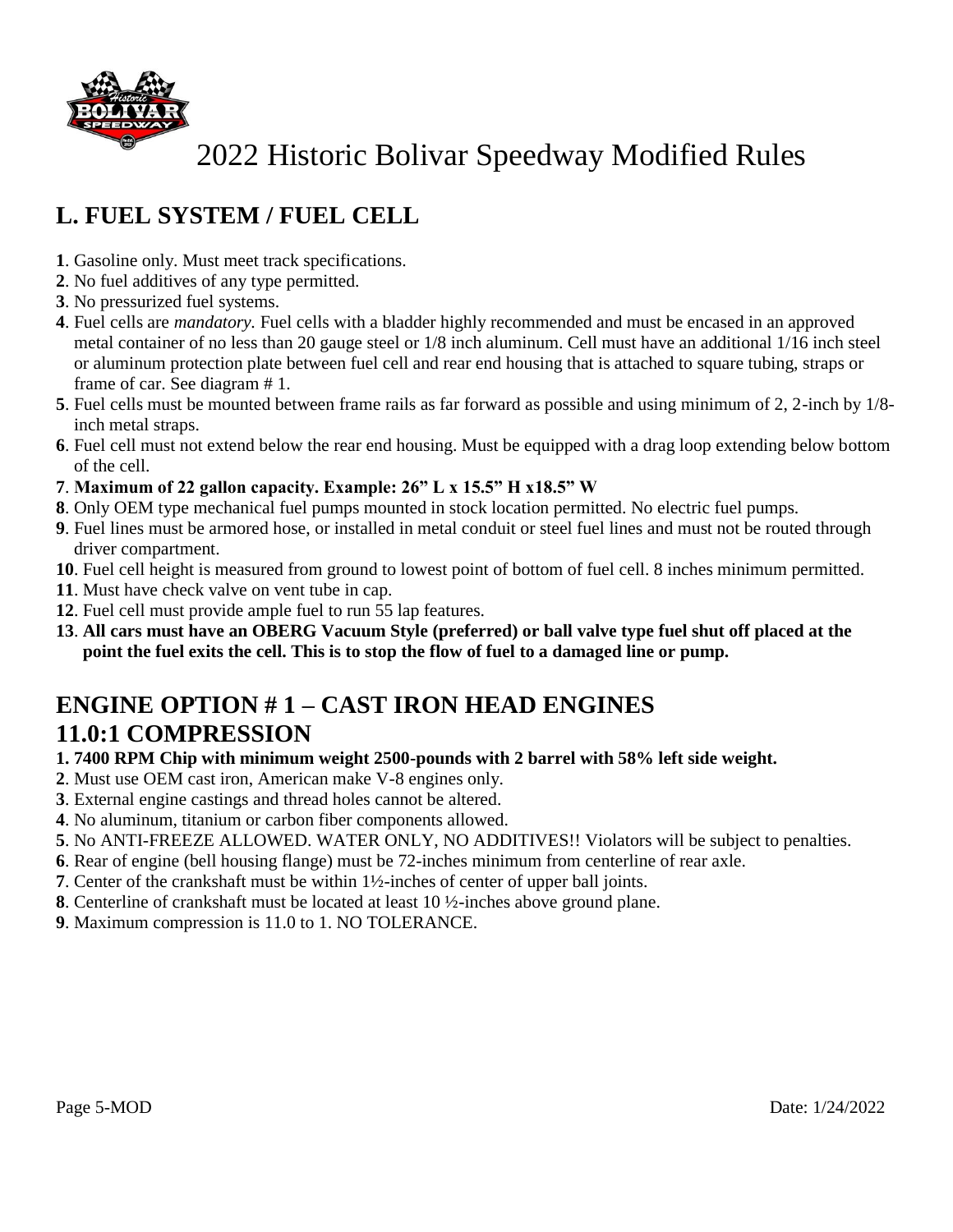

- . Engine must remain strictly stock in appearance.
- . Only standard OEM stock cast iron engine block permitted.
- . Engine block must retain all standard dimensions with exception of maximum allowable overbore and surfacing of block deck.
- . No angle cutting of engine deck permitted. No internal polishing of engine block permitted. Deburring is permitted.
- . ENGINE SIZES V-8 small block engine, 11.0:1 compression ratio;
	- **A**) Chevrolet / General Motors 350 cubic inch displacement engine block plus a maximum of .080 inch overbore per cylinder.
	- **B**) Ford 351 cubic inch displacement engine block plus a maximum of .080 inch overbore per cylinder.
	- **C**) Chrysler 340 or 360 cubic inch displacement engine plus a maximum of .080 inch overbore per cylinder.
	- **D**) 355 cubic inch displacement Chrysler engine is not permitted.
	- **E**) All built motors will be check for Cubic Inches (365 Max) and Compression Ratio (11:1 Max).

### **1-A CAST IRON HEAD ENGINES - VALVE TRAIN**

- . Maximum 2.02-inch intake valves and 1.60-inch exhaust valves.
- . Only steel valve springs permitted. No titanium (or other expensive or exotic material) valve spring or retainers.
- . Guide plates and screw in shoulder studs allowed.
- . No angle milling permitted. Flat milling is allowed.
- . Flattop or dished pistons only.
- . Must use flat tappet cam and lifters.
- . No mushroom lifters.
- . Rev-kits are not permitted.
- . Cannot alter lifter bores. May have bronze inserts but diameter must remain O.E.M at .842-inch.
- . Must use OEM size lifters for block being used.
- . Any length push rods allowed.
- . Aluminum roller rocker arms, stud girdles are permitted Poly locks ok..
- . No canted valves. Inline valves only.
- . Maximum valve spring diameter 1.44-inches.
- . No portion of piston above engine block surface permitted.
- . Only solid steel connecting rods permitted.
- . No air directional devices on any valve surface permitted.
- . Valve stem diameter is .34375-inch (11/32-inch) minimum.

#### **1-B CAST IRON HEAD ENGINES - BLOCKS**

- . Aftermarket blocks permitted.
- **A**) General Motors Stock cast iron blocks: 305, 327, or 350.
- **B**) Ford Stock cast iron blocks: 260, 289, 302, or 351.
- **C**) Chrysler Stock cast iron blocks: 273, 318, 340, or 360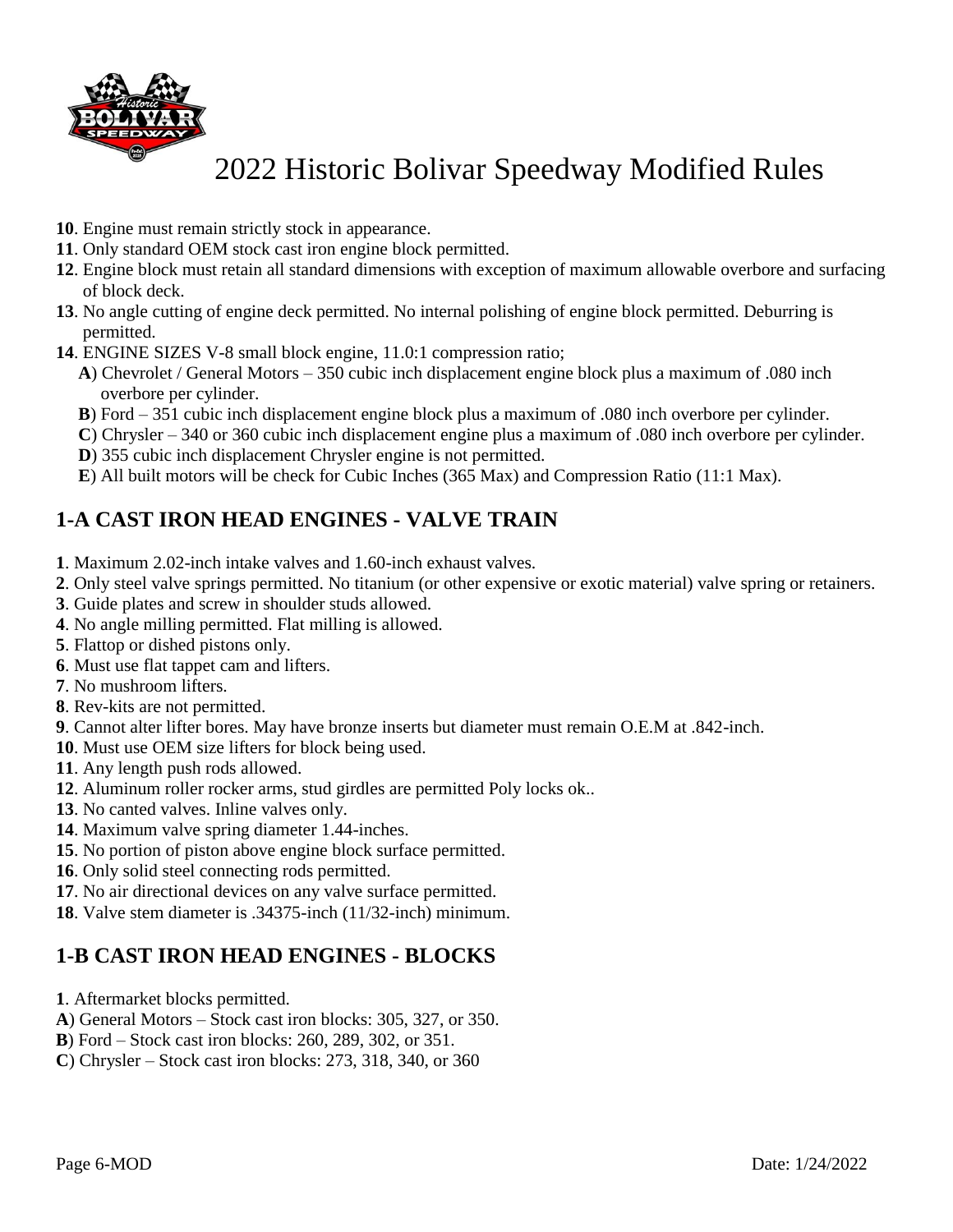

#### **1-C CAST IRON HEAD ENGINES - HEADS**

. No aftermarket head allowed except those listed.

- **A**) General Motors: Any stock GM head except the Bowtie Vortec head.
	- ) Dart 10320010 or 10310010
	- ) World Products 011250 or 011150
	- ) RHS 12319 or 12320
	- ) EQ CC200BA
	- ) Bowtie 034
- **B**) Ford: Any stock Ford head.
- ) World Products 053040 or E351 or Roush 200
- ) RHS 35302
- ) SVO N351 or N352
- **C**) Chrysler: Any Stock OEM factory production Chrysler head allowed with inline valves (no canted valves). Must meet maximum intake and exhaust. No W-2 or aftermarket heads allowed. Chrysler may use OEM rocker arm bars.
- . Only unaltered stock cast iron production heads limited to 2 valves per cylinder permitted.
- . No port matching or flow work of any kind permitted. Gasket matching will be permitted.
- . No angle cutting of heads to block mating surface is permitted.
- . No offset drilling head stud or bolts holes permitted.
- . 3-angle valve job permitted.
- . Combustion chamber may be polished.
- . Intake manifold cannot be altered. Must remain as manufactured. No port matching or flow work of any kind permitted. Outside may be powder coated, but interior cannot be painted.
- . Part numbers must remain visible.

### **1-D CAST IRON HEAD ENGINES - CRANKSHAFT / HARMONIC BALANCER**

- . Only steel or cast iron production design crankshaft permitted with a minimum weight of 45- pounds.
- . After market crankshaft is permitted, but must be identical in appearance and construction as OEM crankshaft. Crank must be a minimum of 45 lbs.
- . Stroke must be OEM dimension for engine block being used.
- . No Honda journal crankshaft permitted.
- . Leading edge of counterweights must not be knifed edge, have pendulum cut or holes across counterweights.
- . Standard OEM style steel harmonic balancer permitted. After market balancer may be used, but must be of conventional design. Balancer cannot contain fluid.
- . Extra capacity oil pans are permitted. Oil pump must mount in stock position. MUST HAVE ¾" INSPECTION HOLE ABOVE OIL LEVEL FOR INSPECTION. Inspection hole needs to be installed in a manner were Tech officials can see crankshaft & rods for proper inspection. If not pan may be removed for inspection.

#### **1-E CAST IRON HEAD ENGINES - CARBURETOR**

. Stock Holley 500 CFM 2-barrel carburetor, part # 4412, "box-stock" with a minimum weight of 2500- pounds with 58% left side weight.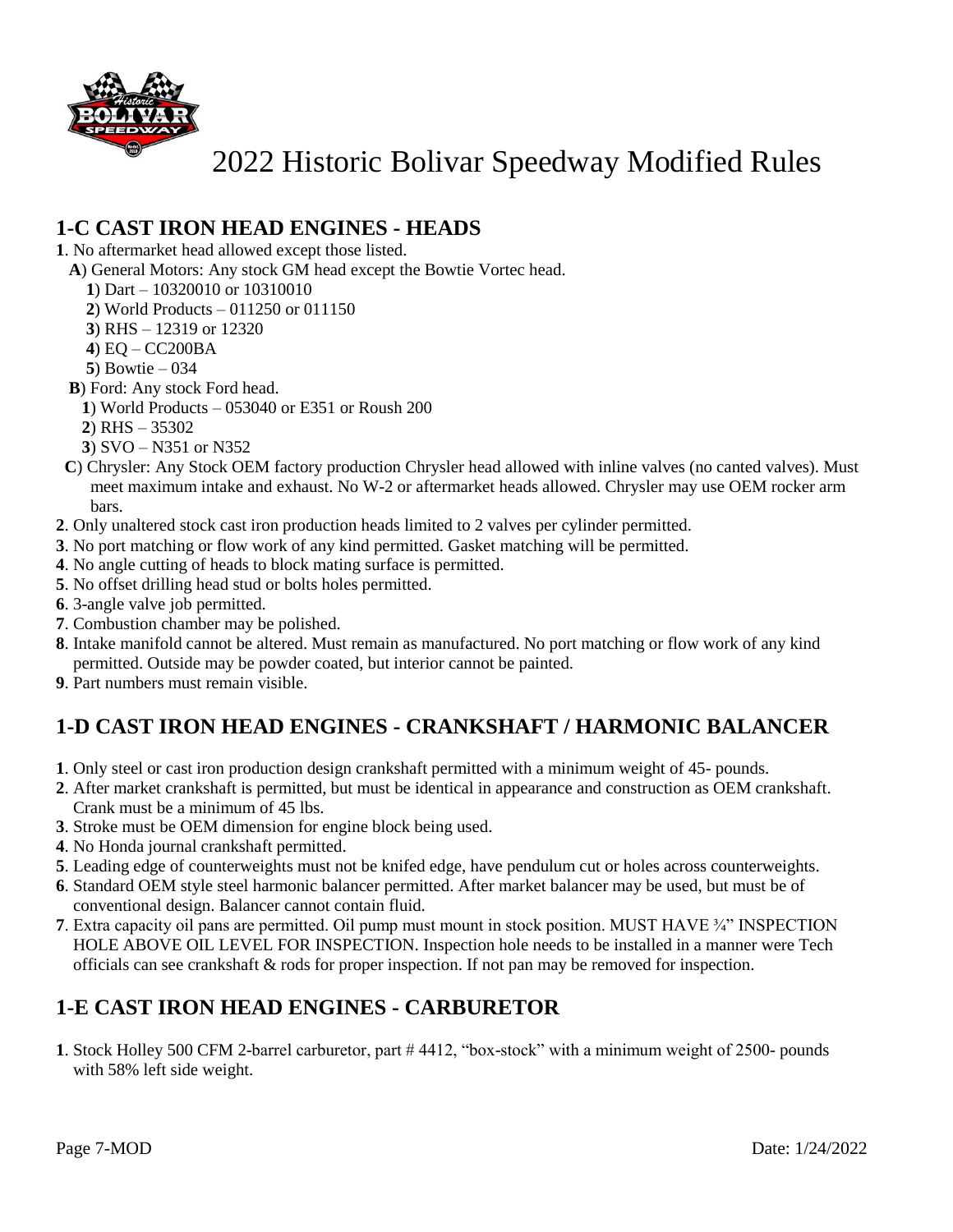

- **2**. A Carburetor track claim rule will be in effect:
	- **a**) Claim will be \$500 with NO EXCHANGE.
	- **b**) Claim to be made by track.
- **3**. **No use of any type of Epoxy or other coating of any type is permitted.**
- **4**. Fuel injection, superchargers or nitrous oxide are not permitted.
- **5**. Alterations to allow additional air to be picked up below opening of venture will not be permitted.
- **6**. Double return spring required.
- **7**. Base plate must not be altered in any way.
- **8**. No modifications. Air horn must not be removed.
- **9**. No polishing, grinding or drilling of holes permitted.
- **10**. No tapered boosters. Boosters may not be changed or altered in any way.
- **11**. Venturi area must not be altered in any way. Casting ring may not be removed.
- **12**. May use Edelbrock Intake # 2100 Series or # 2900 Series with no weight penalty.
- **13**. May use any other factory made steel or aluminum intake with a 50lb weight penalty.
- **14**. If using a 4 barrel intake you may use any straight bore adapter Aluminum or Phenolic 1.700 diameter hole and 1" tall.
- **15**. No spacers are allowed.
- **16**. Carburetor must be securely fastened to intake manifold. Carburetor and adaptor gaskets maximum .05- inch thickness.

#### **1-F CAST IRON HEAD ENGINES - OIL PAN**

- **1**. No dry sumps allowed.
- **2**. Extra capacity oil pans are permitted. Oil pump must mount in stock position. MUST HAVE ¾" INSPECTION HOLE ABOVE OIL LEVEL FOR INSPECTION. Inspection hole needs to be installed in a manner were Tech officials can see crankshaft & rods for proper inspection. If not pan may be removed for inspection.

### **ENGINE OPTION # 2 – CRATE MOTOR**

**All crate engines must have FULL documentation of engine purchase and all history with car at all times. It is the Car owner or driver's responsibility to provide paperwork on Crate motor. If no paperwork or motor is not verified it will be required to run Holley 500 CFM. 2-barrel carburetor. Otherwise no points or payoff will be issued until proper paperwork is provided, within 5 business days.** 

**Engine must be registered with Historic Bolivar Speedway and documentation along with spec sheet on file with Historic Bolivar Speedway.** 

**All engines used must be sealed by the manufacturer and / or Certified Engine Rebuilder and must remain in the "as shipped" condition. A double redundant sealing system, which must be visible at all, times. All engines, with or without this seal are subject to testing and / or confiscation at any time during an event.** 

**Competitor's refusing confiscation, impounding and / or replacement will be disqualified from the event, and all future events until engine issue has been resolved. Teams fined or penalized for engine infractions are not eligible for competition until all fines and / or penalties have been paid or fulfilled.** 

Factory stock new and sealed motor can run Holey 650 C.F.M. 4-Barrel carburetor. Must have stock 1.5 rockers, stock balancer and oil pan. Any 604 that does not have factory seals will run Holley 2-Barrel 500 C.F.M. carburetor. Any straight bore aluminum or phenolic adapter 1" tall and 1.700 straight holes may be used with either carburetor. A full spec sheet must be on file with the I-44 Speedway office including McGunegill MEP425LM.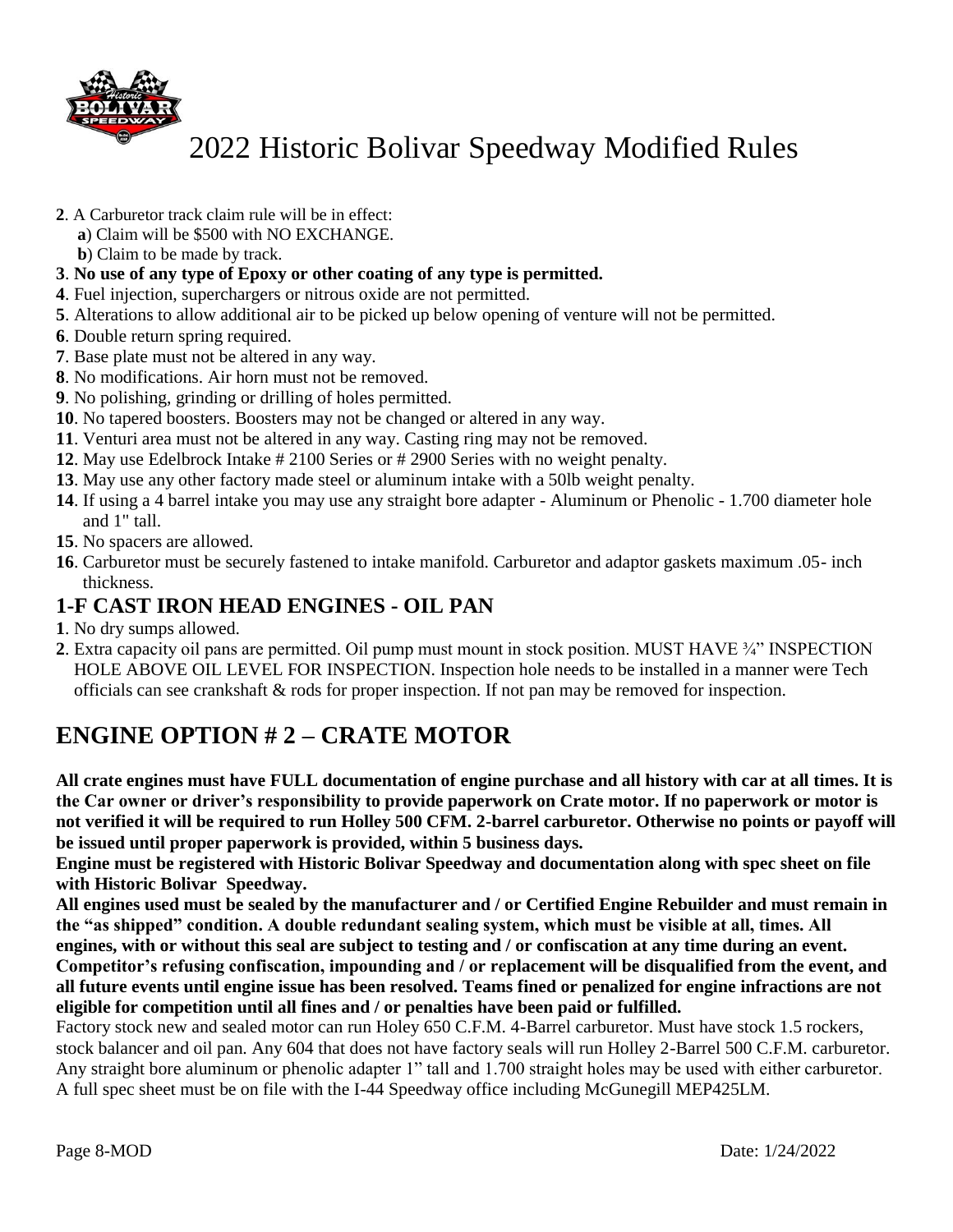

#### **APPROVED ENGINES** – **All Crate Motors must use the following R.P.M. chips**

- **A) GM # 602-19258602 6400 RPM Chip / Min. Weight 2450 lbs with 59% Left Side**
- **B) GM # 604-88958604 6400 RPM Chip / Min. Weight 2475 lbs with 58% Left Side**
- **C) Ford # M-6007-D347SR 6300 RPM Chip / Min. Weight 2475 lbs with 58% Left Side**
- **D) McGunegill #MEP425LM 6300 RPM Chip / Min. Weight 2500 lbs with 58% Left Side**
- **E) McGunegill # MEP604 6400 RPM Chip / Min. Weight 2500 lbs with 58% Left Side If at any time it is deemed by Historic Bolivar Track Officials that Crate Motors have an unfair advantage for any reason cars running that particular model of crate or crates will be required to add 50lbs of lead (25lbs per side) at engine head level in front of back of engine**
- **1**. Engine must be used as STOCK as delivered from dealer.
- **2**. CARBURETOR
	- **A**) Stock Holley 650 CFM 4-barell carburetor, part # 4150 or # 80541-1, "box-stock" is required.
		- **a-1**) Any Crate motor without the proper documentation will be declared "altered" and must run the Holley 500 CFM. 2-Barrel carburetor.
	- **B**) Carburetor must be securely fastened to the intake manifold with 1 (.0625-inch (1/16 inch or smaller flange) gasket.
	- **C**) Drop-in spacers except those listed, alteration, physical changes, machining, re-shaping or tampering with any part of the original parts, internal or external, is prohibited.
	- **D**) No use of any type of Epoxy or other coating of any type is permitted.
	- **E**) Fuel injection, superchargers or nitrous oxide are not permitted.
	- **F**) Alterations to allow additional air to be picked up below opening of venture will not be permitted.
	- **G**) Following is a list of tuning and replacement parts permitted for use on the Holley 4150 HP Carburetor. Only genuine Holley replacement parts are permitted and must match exactly parts replaced.  **a**. Jets
		-
		- **b**. Bleeds
		- **c**. Needle & seat
		- **d**. Emulsion bleeds
		- **e**. Power Valves
		- **f**. Accelerator pump nozzles
		- **g**. Accelerator pump can
		- **h**. Floats include all offered by Holley for the HP 4150 650 CFM Carburetor
		- **i**. Floats maybe modified/angle cut.

### **M. CARBURETOR AIR CLEANER / AIR INTAKE**

**1**. A dry type round air cleaner element will be required. It must have metal top and bottom with a minimum

diameter of 12-inches, maximum of 14- inches, and maximum height of 4- inches. No additives allowed in air filter.

- **2**. Air cleaner base must be no higher than top of choke horn.
- **3**. All air must be filtered through air cleaner.
- **4.** No air intakes facing forward permitted.
- **5.** No air boxes permitted.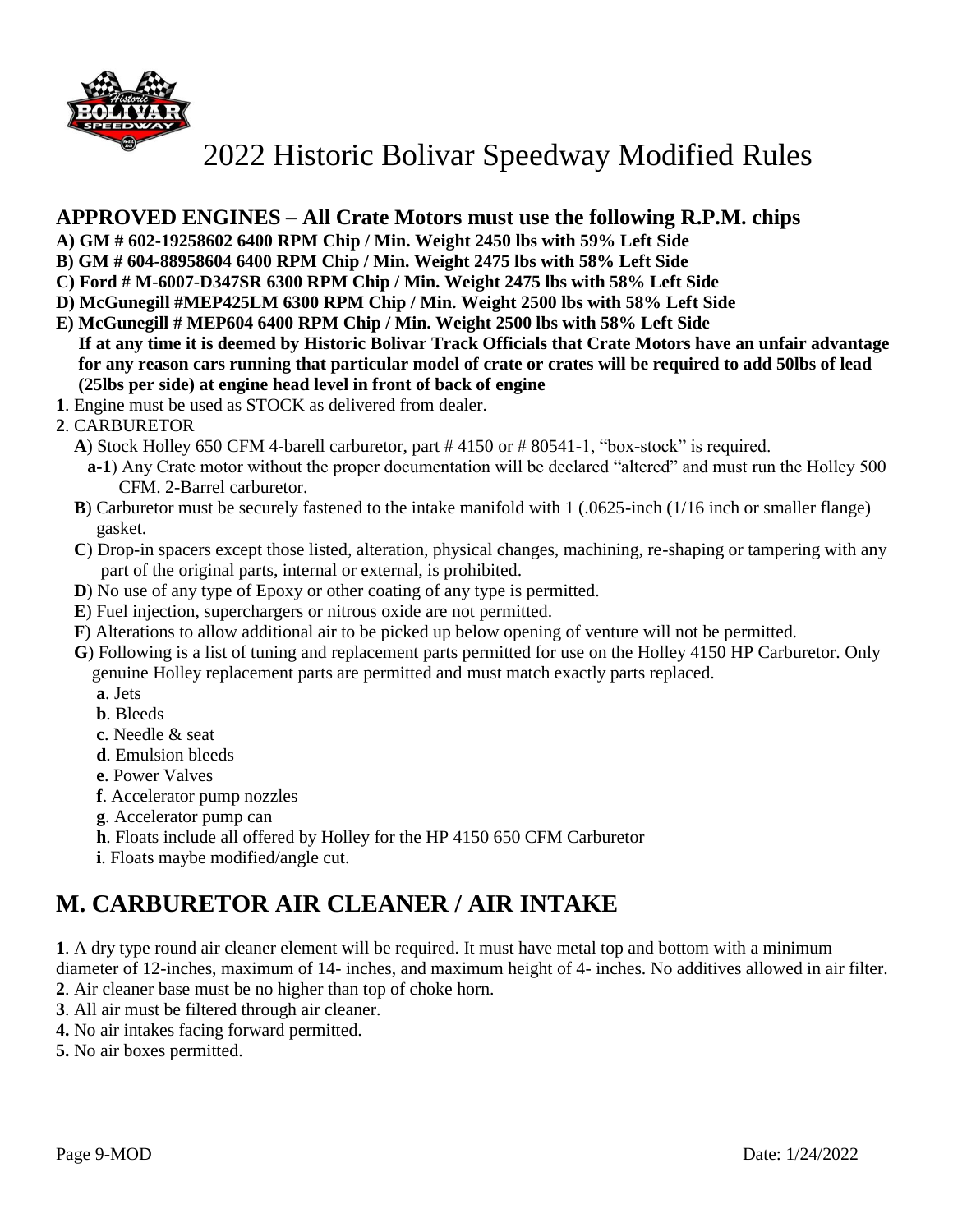

### **N. IGNITION / ELECTRICAL SYSTEM**

**1**. All wiring for ignition boxes has to be visible for inspection, no unused plugs, only wires to ignition & distributor can pass thru dash and distributor plug to distributor cannot be in a harness. Must run separately from ignition box to distributor.

**2**. Must have working starter and be capable of starting engine on demand.

**3.** All ignition systems must be 12 volts. MSD Ignition boxes allowed. MUST BE WIRED AT 6-PIN CONNECTOR THE SAME AS CRANE BOX.

**4.** Crane HI-6R P/N 6000-6400, HI-6RC P/N 6000-6700 or HI-6 P/N 6000-6440

**5.** MSD Distributor is allowed.

**6**. Crank triggered or multiple coil ignition systems are not permitted.

**7**. Master "ON/OFF" switch on battery cable must be located just inside driver side window, between ledge and roof, just behind driver for easy access. See diagram, on page 14.

**8**. Only one, 6 terminal ignition box permitted, and it must be out of driver's reach.

**9**. MSD Connector: The 6 wire harness must be a maximum of 24-inches long, and have a female 6 pin, weather pack connector.

**A**) SIX PIN WIRING DIAGRAM

- **a**) Ignition Switch 12v (Small red)
- **b**) Points Pick-up (Small white) brown gm boxes
- **c**) Coil Negative (Small black)
- **d**) Coil Positive (Small orange)
- **e**) Battery Positive (Large red)
- **f**) Battery Negative (Large black)
- **B)** TWO PIN OPTION FOR THESE TWO
- **a**) Battery Positive (Large red)
- **b**) Battery Negative (Large black)

**10**. Onboard electronics such as but not limited to lap timing devices, suspension monitors, computers, torque limiter ignitions, and other electronic devices are not permitted.

**11**. Battery must be securely fastened with cover and must not be mounted in driver compartment. A marine type battery box, or equivalent, is recommended.

### **O. ENGINE COOLING SYSTEM**

**1**. All engine-cooling radiators must be mounted in engine compartment.

**2**. Must have operational radiator overflow tank with a minimum capacity of 1-gallon, securely mounted.

**3**. Water only as coolant. NO ANTI-FREEZE. Violators subject to penalties.

**4**. Fan shroud must cover a minimum of top 180-degrees of fan. Shroud must extend at least to centerline of fan blades.

#### **P. CLUTCH / FLYWHEEL / BELLHOUSING**

**1**. High speed multiple discs clutch is permitted. Minimum clutch size is 5 ½ inch.

- **2**. Absolutely no carbon fiber or poly clutches allowed.
- **3**. Clutch assemblies must be mounted inside bell housing.
- **4**. Only steel, heavy cast iron, or aftermarket aluminum bell housing is permitted.
- **5**. Must be capable of being put into and taken out of gear with engine running.
- **6**. Must have flywheel with a starter ring on it.
- **7**. Reverse mounted starter will be permitted.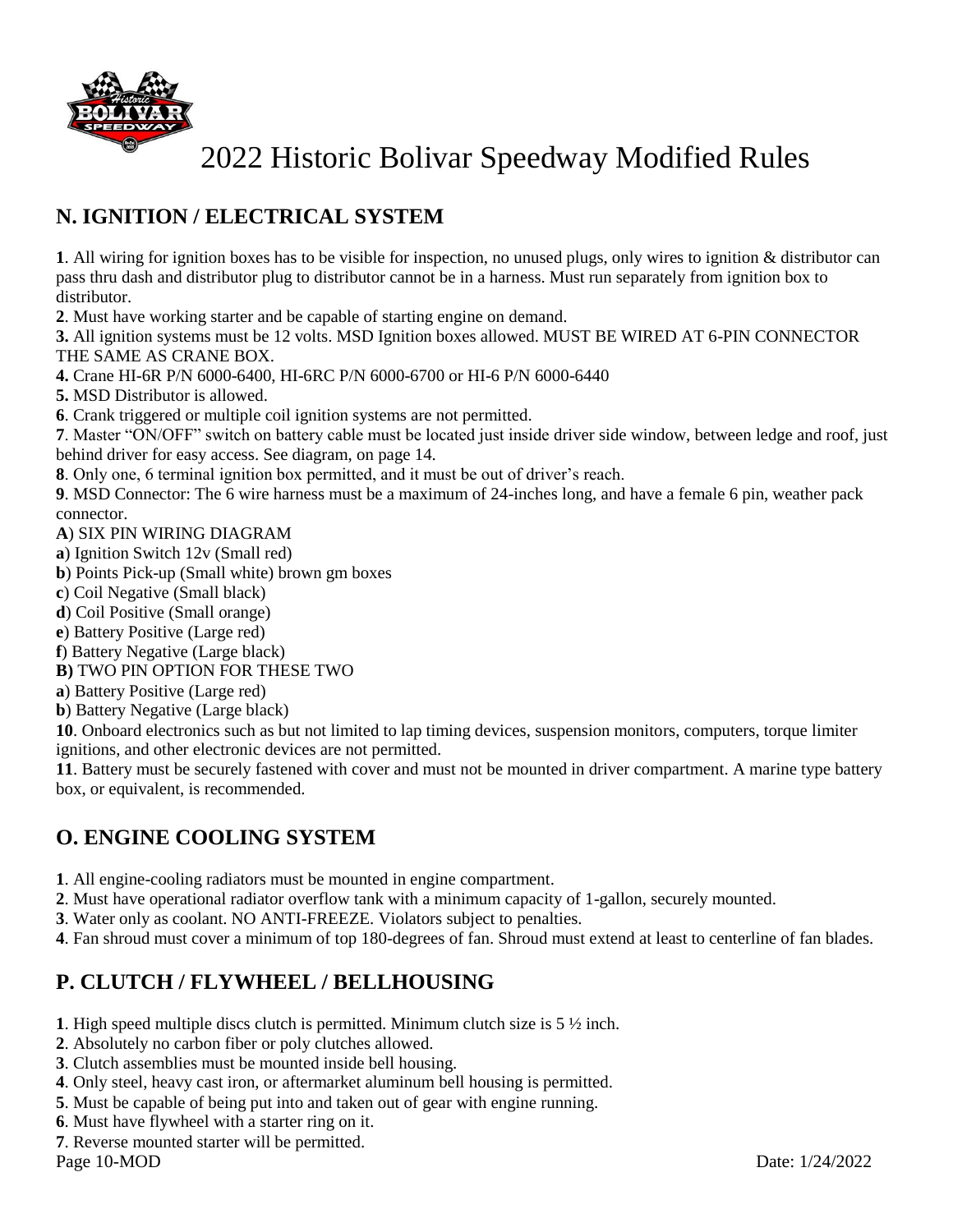

### **Q. TRANSMISSION**

- . 3 or 4 speed transmission must be OEM production manufactured that is cataloged through regular dealer channels.
- . Bert or Brinn style transmissions ARE permitted.
- . Must have minimum of 2 forward and a reverse gear, plus a neutral position, all in working order.
- . Transmission must bolt directly to bell housing, which bolts directly to rear of engine block.
- **A**) Automatic transmission is permitted. Must be unaltered, 2 or 3 speed, OEM production case with a functioning stock appearing pump. Must have an approved scatter shield constructed of .125- inch by 3-inches steel, 270 degrees around top of flex plate. Splined drive flange coupler with internal pressure relief device, gate valve, or torque converter (10-inch minimum) only. Hydraulic lines may not extend into driver compartment.
- **B**) Manual transmission 3 or 4 speed only, No 5 speeds (or more) allowed. Must have explosion-proof steel bell housing and 1 hole for throw out bearing lever or hose, must be 270-degrees around top of clutch and flywheel area.

#### **R. DRIVE SHAFT**

- . Minimum 2-inch diameter, painted white, steel drive shaft.
- . Steel slip-yokes only.
- . 360-degree drive shaft loop required and must be constructed of at least ¼-inch by 2-inch steel, or 1-inch tubing, mounted 6-inches back from front U-joint.

#### **S. REAR END**

- . Only Steel approved OEM passenger car or truck non-cambered rear end permitted.
- . All components must be steel, except lowering blocks, axle caps and drive flange.
- . Open tube rear end not permitted. Aluminum rear end is not permitted.
- . Independent rear axles not permitted.
- . Rear ends may be Quick-Change (no 8") with full-floating hubs or 9-inch Ford type, but a weight penalty of 25 pounds will be required.
- . No aluminum center section is allowed in 9-inch Ford rear end.
- . Full floating (safety hubs) rear axles are recommended.
- . Ring gear, center section and yoke cannot be lightened.
- . Steel full or mini-spools only.
- . Solid steel axles and one piece drive flanges only. No aluminum axle tubes, No titanium axle shafts.
- . No lockers, tru-trac, gold track etc.
- . Inspection hole in housing is required.

#### **T. EXHAUST**

- . Headers may be used but must be collector type.
- . Exhaust may exit in front of firewall but must turn down toward ground or may exit behind driver and turn down toward ground.
- . Crossover pipe permitted.
- . Expansion chamber not permitted.
- . Must be sealed tight and securely mounted.
- . Noise level is set at a maximum of 100 dB measured at 100 feet from car.
- . If muffler is used, muffler choice will be left up to competitor.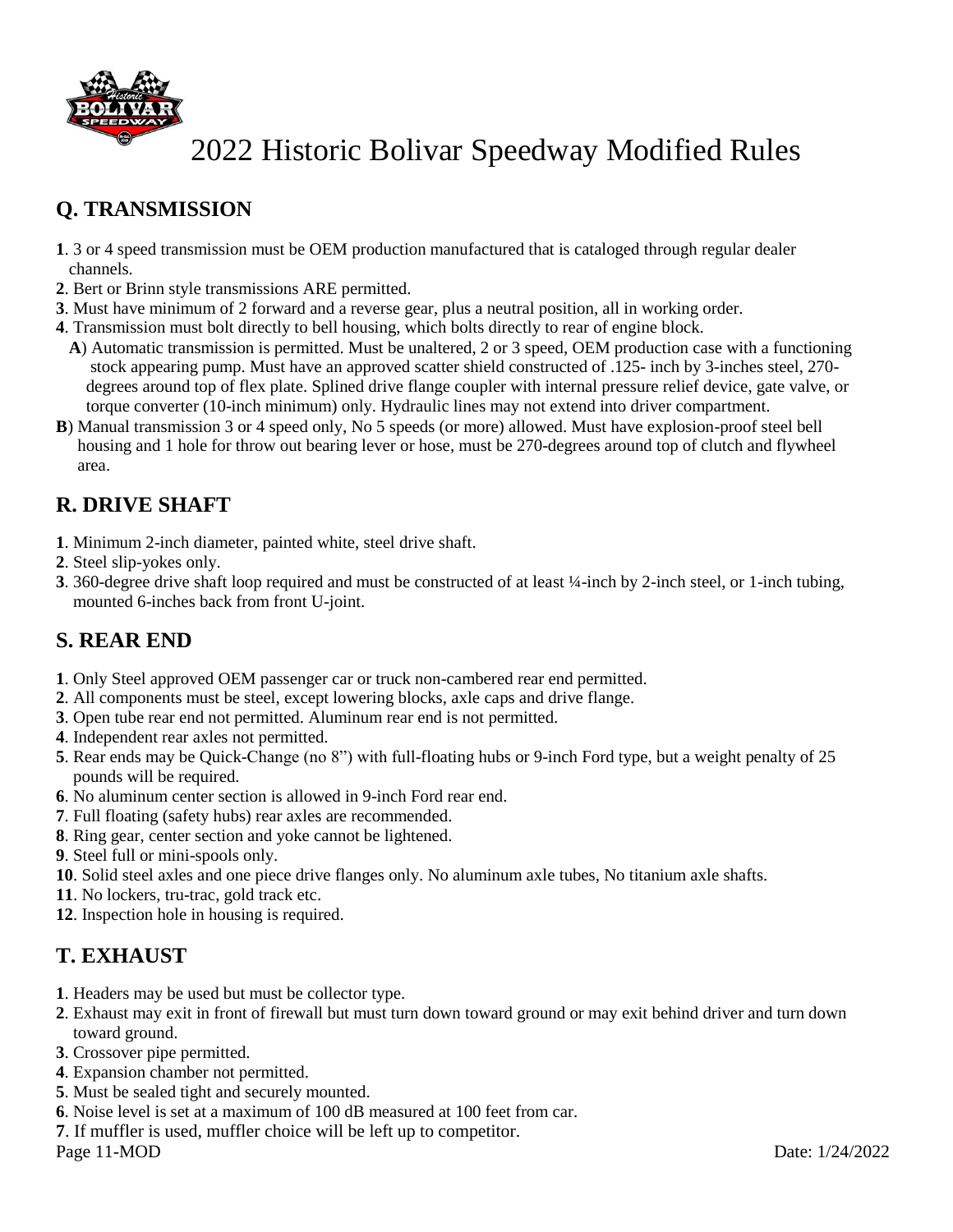

## **U. SUSPENSION / STEERING COMPONENETS**

- **1**. Steel shock. No aluminum body, threaded body or Schrader valve shocks. Only shocks cataloged from a reasonable recent period, at a cost less than \$175.00 (racer's net are allowed). It is the Driver or owner's responsibility to prove cataloged pricing upon request from I-44 Tech. Official. Failure to provide cataloged pricing will result in weight penalty**.**
- **2**. Conventional setups only No bump stop, coil bind setups, or snubbers on shocks
- **3**. All suspension parts must be made of steel.
- **4**. Lower A-frames must be stock production for type of frame and must mount in stock location. Lower A- frame cannot be altered.
- **5**. Upper A-frames may be stock or tubular type and frame-mounting brackets may be relocated.
- **6**. Any 5 on 5 spindle and hub will be allowed.
- **7**. Any cast iron spindle allowed. **If an aftermarket spindle or fabricated spindle is used, a weight penalty of 25 pounds will be required**.
- **8**. Spindle steering arms and OEM drag link may be drilled to accept spherical type tie rod ends.
- **9**. Pitman arm and idler arm must be OEM.
- **10**. Weight jacks permitted. No hydraulic weight shifting devices are permitted.
- **11**. Coil over shock / springs are not permitted.
- **12**. Coil over eliminators is not permitted on front.
- **13**. Adjustable strut bars may be used on front only.
- **14**. Adjustable sway bars are permitted, but cannot be changed from inside driver compartment.
- **15**. No adjustable suspension components or weight shifting devices that can be adjusted inside driver compartment permitted.
- **16**. Must have a collapsible steering shaft or use at least 2 universal joints, which are not mounted in same plane.
- **17**. Must have an approved steering wheel disconnect.
- **18**. Steering box must be stock OEM type and be in stock location.
- **19**. Rack and pinion steering not permitted.
- **20**. Either rear coil or leaf springs are permitted.
- **21**. No transverse coil spring mounts permitted.
- **22**. Coil springs must be a minimum of 4 ½ inches in diameter.
- **23**. Rear suspension has two options: Aftermarket 3 link design or multi-leaf design. All components must be steel. All mounts and brackets must be welded or bolted solid. No floating of trailing arms or brakes. One trailing arm per side only.
	- **A**) THREE LINK DESIGN REQUIREMENTS: Must be only 1 lower solid bar per side. Must use 1 upper control arm, may use pull bar spring or biscuit assembly, located at top center of rear end housing. May use pan hard bar located in front of or behind rear end housing. May mount rear spring directly over axel housing or use coil over eliminators (sliders). Lower spring perch or coil over mount must be welded to rear-end housing. No coilovers. Must use steel upper weight jack is spring are mounted over axel housing.
	- **B**) MULTI-LEAF SPRING DESIGN REQUIREMENTS: Must use steel multi-leaf springs. Dampener shock on top of rear end allowed. One shock per wheel. Adjustable aluminum lower blocks are allowed.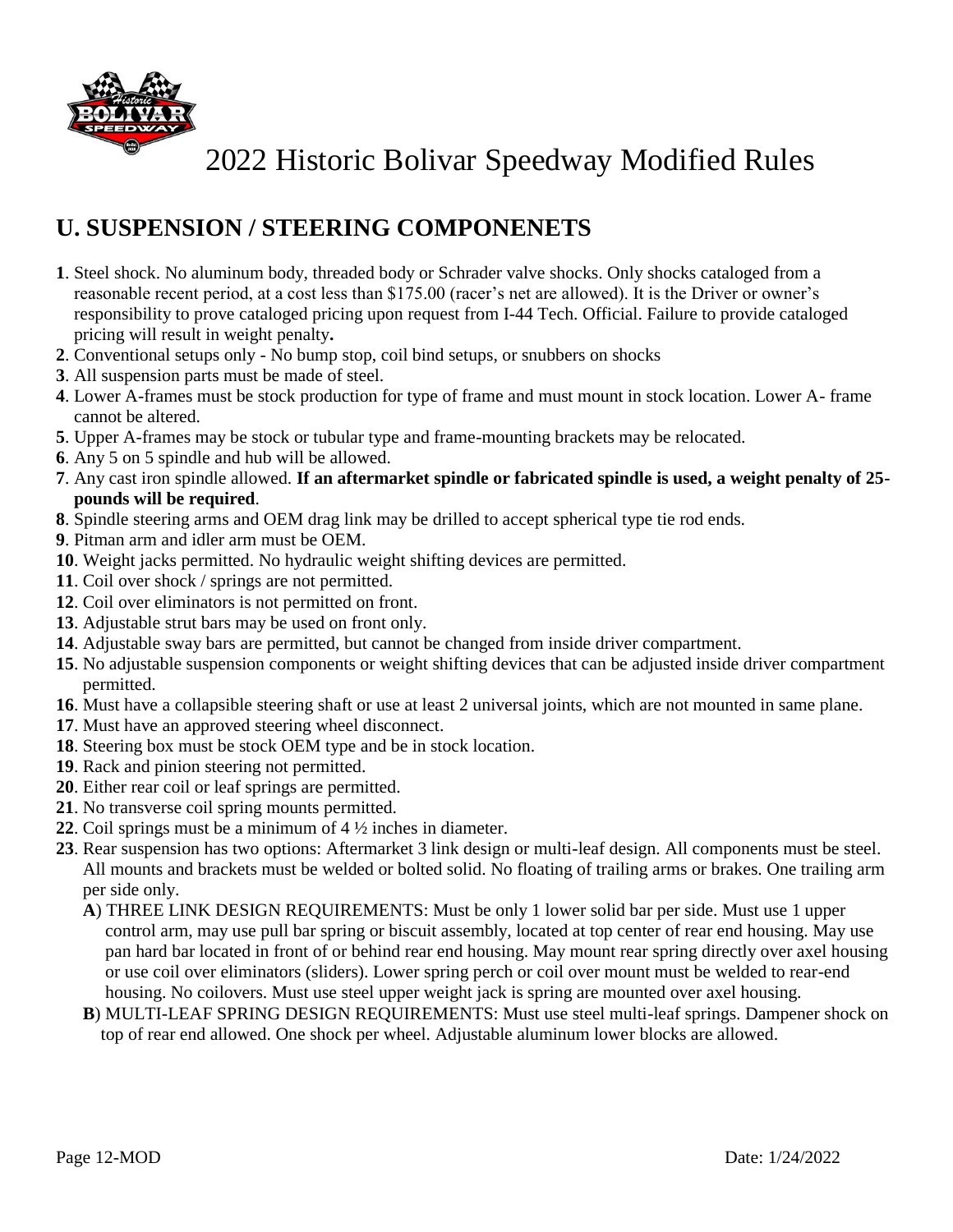